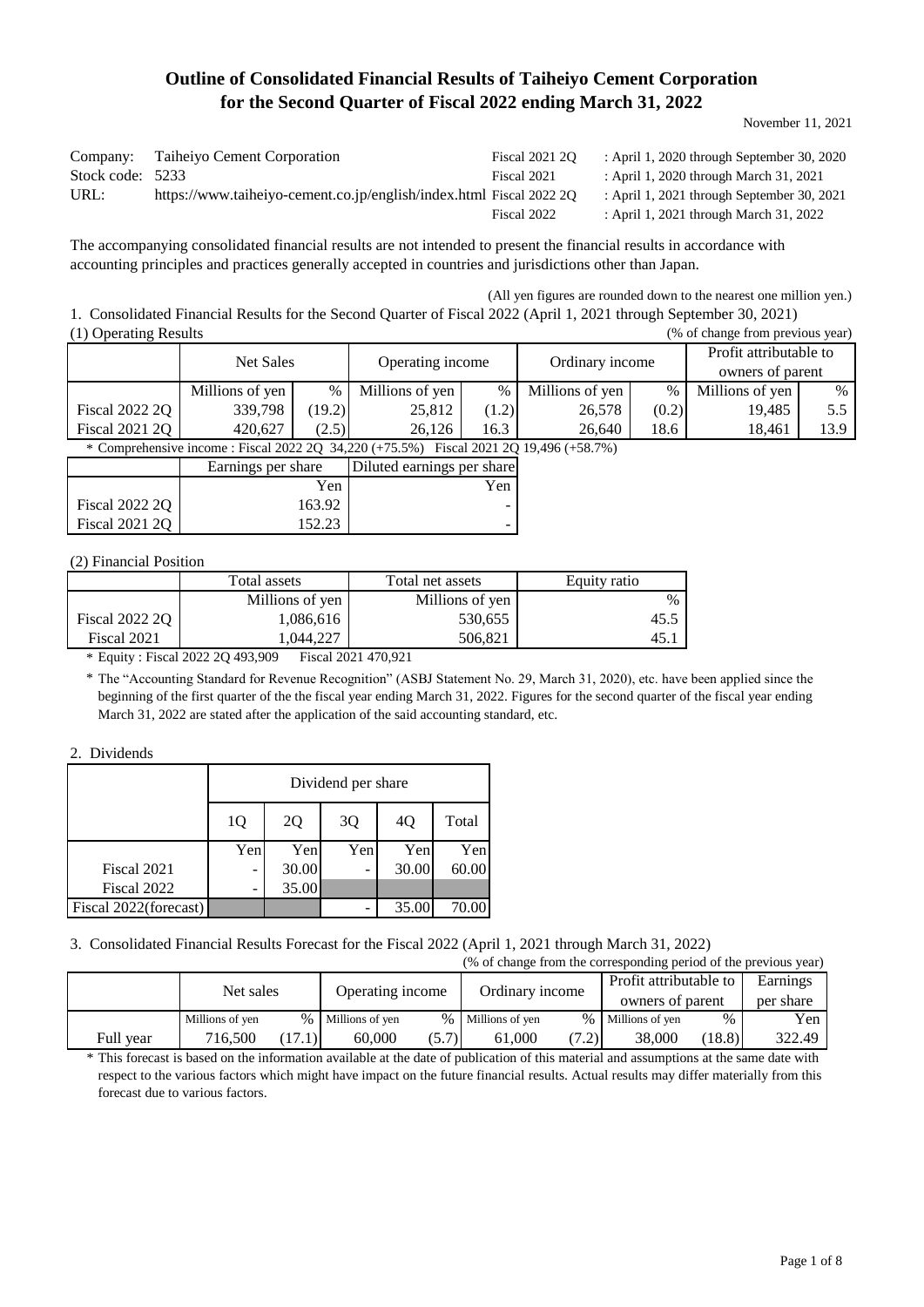## Consolidated Balance Sheets

|                                                            |                          | (Millions of yen)          |
|------------------------------------------------------------|--------------------------|----------------------------|
|                                                            | Fiscal 2021              | <b>Fiscal 2022 2Q</b>      |
|                                                            | (As of March 31, 2021)   | (As of September 30, 2021) |
| <b>Assets</b>                                              |                          |                            |
| Current assets                                             |                          |                            |
| Cash and deposits                                          | 73,074                   | 73,263                     |
| Notes and accounts receivable - trade                      | 142,515                  |                            |
| Notes and accounts receivable - trade, and contract assets | $\overline{\phantom{a}}$ | 143,017                    |
| Electronically recorded monetary claims - operating        | 19,234                   | 21,873                     |
| Merchandise and finished goods                             | 29,421                   | 30,748                     |
| Work in process                                            | 2,079                    | 1,899                      |
| Raw materials and supplies                                 | 43,873                   | 51,245                     |
| Other                                                      | 17,930                   | 16,533                     |
| Allowance for doubtful accounts                            | (795)                    | (818)                      |
| Total current assets                                       | 327,333                  | 337,762                    |
| Non-current assets                                         |                          |                            |
| Property, plant and equipment                              |                          |                            |
| Buildings and structures, net                              | 138,410                  | 148,478                    |
| Machinery, equipment and vehicles, net                     | 154,207                  | 159,963                    |
| Land                                                       | 164,193                  | 156,598                    |
| Other, net                                                 | 83,531                   | 79,063                     |
| Total property, plant and equipment                        | 540,342                  | 544,104                    |
| Intangible assets                                          |                          |                            |
| Goodwill                                                   | 159                      | 107                        |
| Other                                                      | 28,033                   | 27,861                     |
| Total intangible assets                                    | 28,192                   | 27,969                     |
| Investments and other assets                               |                          |                            |
| Investment securities                                      | 91,926                   | 119,406                    |
| Retirement benefit asset                                   | 23,099                   | 23,311                     |
| Other                                                      | 39,470                   | 40,010                     |
| Allowance for doubtful accounts                            | (6, 137)                 | (5,949)                    |
| Total investments and other assets                         | 148,358                  | 176,779                    |
| Total non-current assets                                   | 716,893                  | 748,853                    |
| <b>Total assets</b>                                        | 1,044,227                | 1,086,616                  |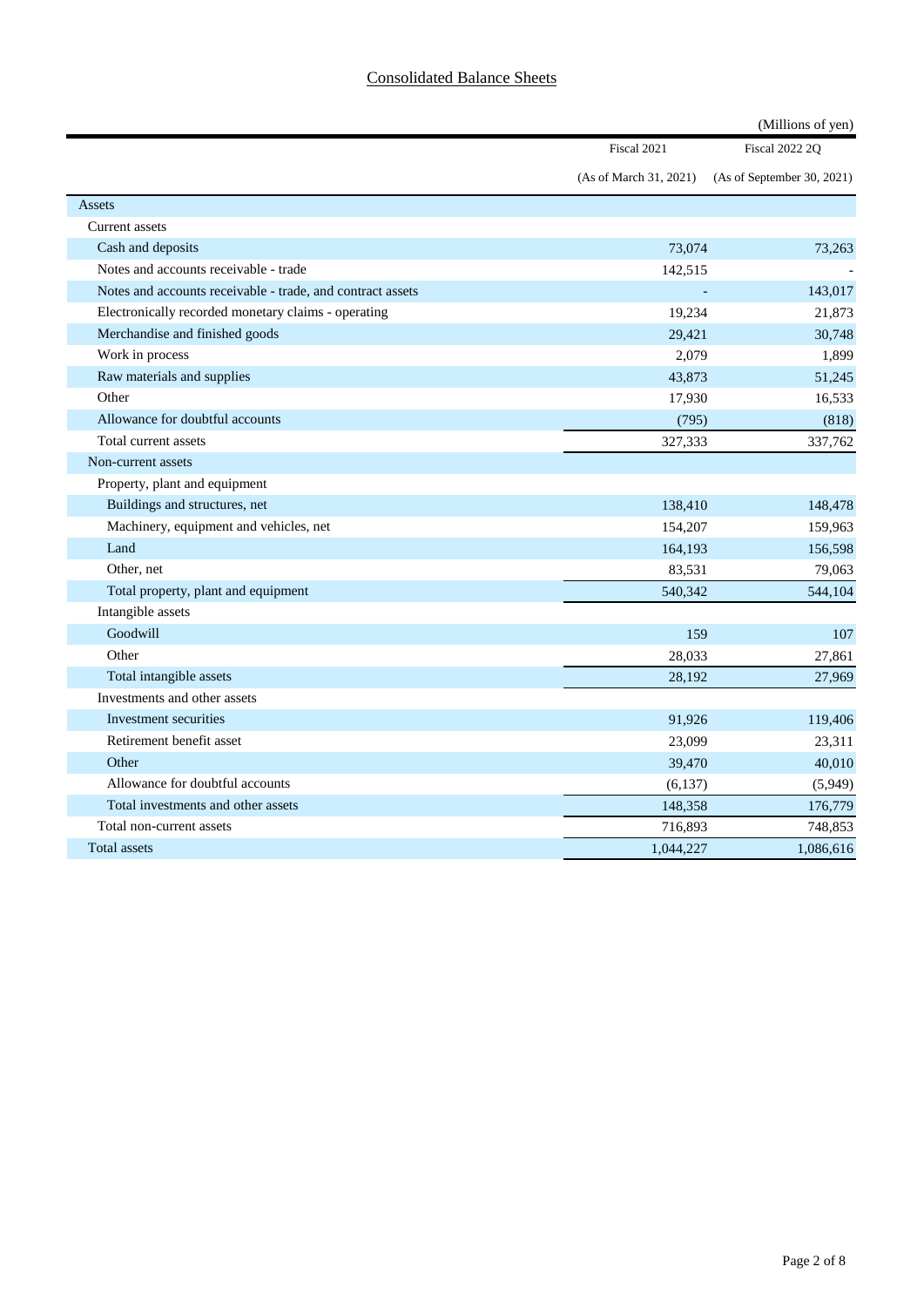|                                                       |                        | (Millions of yen)          |
|-------------------------------------------------------|------------------------|----------------------------|
|                                                       | Fiscal 2021            | <b>Fiscal 2022 2Q</b>      |
|                                                       | (As of March 31, 2021) | (As of September 30, 2021) |
| Liabilities                                           |                        |                            |
| <b>Current liabilities</b>                            |                        |                            |
| Notes and accounts payable - trade                    | 73,596                 | 77,614                     |
| Electronically recorded obligations - operating       | 7,744                  | 8,716                      |
| Short-term borrowings                                 | 103,538                | 99,831                     |
| Commercial papers                                     |                        | 29,000                     |
| Current portion of bonds payable                      | 10.000                 |                            |
| Income taxes payable                                  | 4,590                  | 4,432                      |
| Provision for bonuses                                 | 6,265                  | 6,221                      |
| Other provisions                                      | 404                    | 444                        |
| Other                                                 | 98,691                 | 88,527                     |
| Total current liabilities                             | 304,831                | 314,788                    |
| Non-current liabilities                               |                        |                            |
| Bonds payable                                         | 50,000                 | 60,000                     |
| Long-term borrowings                                  | 84,563                 | 80,626                     |
| Retirement benefit liability                          | 24,703                 | 25,482                     |
| Provision for retirement benefits for directors       | 503                    | 468                        |
| Provision for special repairs                         | 180                    | 209                        |
| Other provisions                                      | 511                    | 495                        |
| Asset retirement obligations                          | 7,821                  | 8,325                      |
| Other                                                 | 64,290                 | 65,564                     |
| Total non-current liabilities                         | 232,574                | 241,172                    |
| <b>Total liabilities</b>                              | 537,405                | 555,960                    |
| Net assets                                            |                        |                            |
| Shareholders' equity                                  |                        |                            |
| Share capital                                         | 86,174                 | 86,174                     |
| Capital surplus                                       | 60,292                 | 46,546                     |
| Retained earnings                                     | 365,593                | 379,376                    |
| Treasury shares                                       | (26, 113)              | (15,003)                   |
| Total shareholders' equity                            | 485,946                | 497,093                    |
| Accumulated other comprehensive income                |                        |                            |
| Valuation difference on available-for-sale securities | 12,429                 | 13,783                     |
| Deferred gains or losses on hedges                    | $\mathbf{1}$           | $\mathbf{1}$               |
| Revaluation reserve for land                          | 4,898                  | 4,902                      |
| Foreign currency translation adjustment               | (29, 917)              | (19,030)                   |
| Remeasurements of defined benefit plans               | (2, 438)               | (2,840)                    |
| Total accumulated other comprehensive income          | (15,025)               | (3,184)                    |
| Non-controlling interests                             | 35,899                 | 36,745                     |
| Total net assets                                      | 506,821                | 530,655                    |
| Total liabilities and net assets                      | 1,044,227              | 1,086,616                  |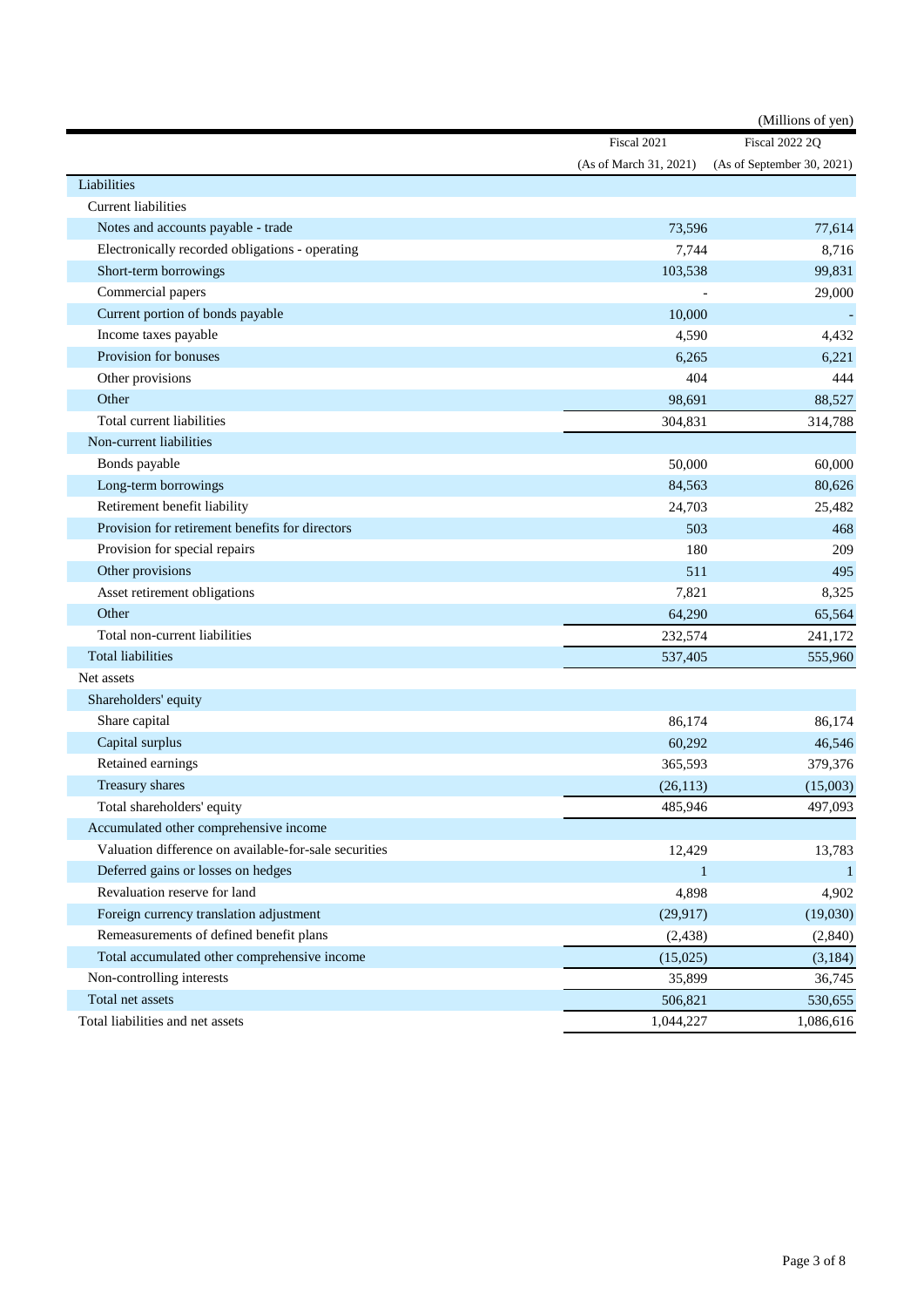## Consolidated Statements of Income

|                                                               |                                               | (Millions of yen)                             |
|---------------------------------------------------------------|-----------------------------------------------|-----------------------------------------------|
|                                                               | <b>Fiscal 2021 2Q</b>                         | <b>Fiscal 2022 2Q</b>                         |
|                                                               | (April 1, 2020 through<br>September 30, 2020) | (April 1, 2021 through<br>September 30, 2021) |
| Net sales                                                     | 420,627                                       | 339,798                                       |
| Cost of sales                                                 | 331,929                                       | 252,307                                       |
| Gross profit                                                  | 88,697                                        | 87,490                                        |
| Selling, general and administrative expenses                  | 62,570                                        | 61,677                                        |
| Operating income                                              | 26,126                                        | 25,812                                        |
| Non-operating income                                          |                                               |                                               |
| Interest income                                               | 244                                           | 221                                           |
| Dividend income                                               | 859                                           | 865                                           |
| Share of profit of entities accounted for using equity method | 1,075                                         | 1,063                                         |
| Other                                                         | 1,530                                         | 1,426                                         |
| Total non-operating income                                    | 3,709                                         | 3,577                                         |
| Non-operating expenses                                        |                                               |                                               |
| Interest expenses                                             | 1,814                                         | 1,360                                         |
| Other                                                         | 1,382                                         | 1,450                                         |
| Total non-operating expenses                                  | 3,196                                         | 2,811                                         |
| Ordinary income                                               | 26,640                                        | 26,578                                        |
| Extraordinary income                                          |                                               |                                               |
| Gain on disposal of non-current assets                        | 2,374                                         | 5,934                                         |
| Gain on sale of investment securities                         |                                               | 435                                           |
| Other                                                         | 90                                            | 78                                            |
| Total extraordinary income                                    | 2,465                                         | 6,448                                         |
| <b>Extraordinary losses</b>                                   |                                               |                                               |
| Loss on disposal of non-current assets                        | 1,647                                         | 1,357                                         |
| Impairment losses                                             | 133                                           | 2,015                                         |
| Loss on temporary suspension of operations                    | 548                                           | 37                                            |
| Other                                                         | 267                                           | 437                                           |
| Total extraordinary losses                                    | 2,598                                         | 3,847                                         |
| Profit before income taxes                                    | 26,507                                        | 29,179                                        |
| Income taxes                                                  | 6,604                                         | 8,469                                         |
| Profit                                                        | 19,903                                        | 20,710                                        |
| Profit attributable to non-controlling interests              | 1,441                                         | 1,224                                         |
| Profit attributable to owners of parent                       | 18,461                                        | 19,485                                        |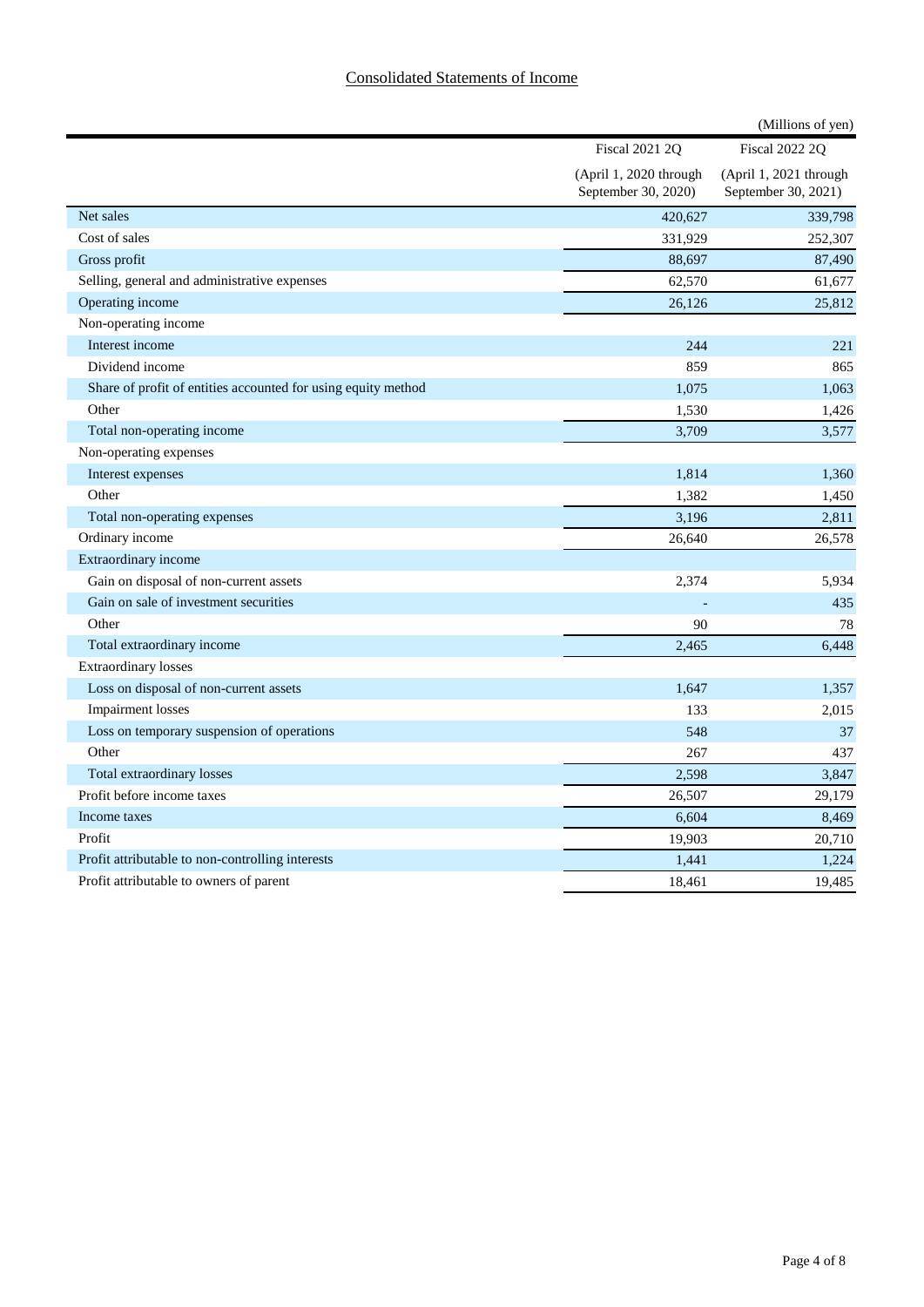## Consolidated Statements of Comprehensive Income

|                                                                                   |                                               | (Millions of yen)                             |
|-----------------------------------------------------------------------------------|-----------------------------------------------|-----------------------------------------------|
|                                                                                   | <b>Fiscal 2021 2Q</b>                         | <b>Fiscal 2022 2Q</b>                         |
|                                                                                   | $(Apri1, 2020$ through<br>September 30, 2020) | $(Apri1, 2021$ through<br>September 30, 2021) |
| Profit                                                                            | 19,903                                        | 20,710                                        |
| Other comprehensive income                                                        |                                               |                                               |
| Valuation difference on available-for-sale securities                             | 2,169                                         | 1,544                                         |
| Deferred gains or losses on hedges                                                | (0)                                           | $\theta$                                      |
| Foreign currency translation adjustment                                           | (2,935)                                       | 11,731                                        |
| Remeasurements of defined benefit plans, net of tax                               | 478                                           | (416)                                         |
| Share of other comprehensive income of entities accounted for using equity method | (118)                                         | 651                                           |
| Total other comprehensive income                                                  | (406)                                         | 13,510                                        |
| Comprehensive income                                                              | 19,496                                        | 34,220                                        |
| Comprehensive income attributable to                                              |                                               |                                               |
| Comprehensive income attributable to owners of parent                             | 18,226                                        | 31,323                                        |
| Comprehensive income attributable to non-controlling interests                    | 1,269                                         | 2,897                                         |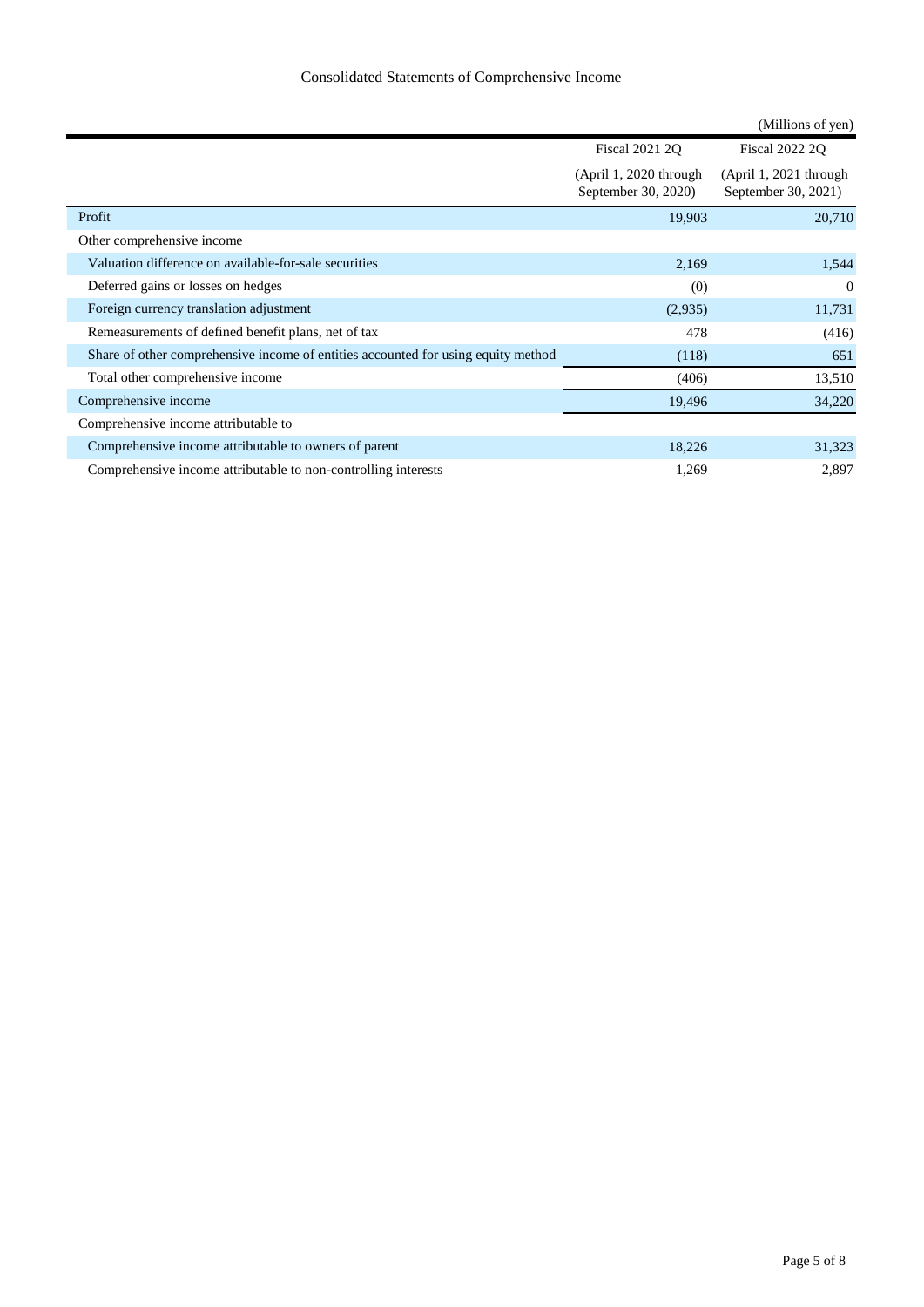|                                                                            |                                               | (Millions of yen)                             |
|----------------------------------------------------------------------------|-----------------------------------------------|-----------------------------------------------|
|                                                                            | <b>Fiscal 2021 2Q</b>                         | <b>Fiscal 2022 2Q</b>                         |
|                                                                            | (April 1, 2020 through<br>September 30, 2020) | (April 1, 2021 through<br>September 30, 2021) |
| Cash flows from operating activities                                       |                                               |                                               |
| Profit before income taxes                                                 | 26,507                                        | 29,179                                        |
| Depreciation                                                               | 25,742                                        | 26,617                                        |
| Amortization of goodwill                                                   | 25                                            | 27                                            |
| Share of loss (profit) of entities accounted for using equity method       | (1,075)                                       | (1,063)                                       |
| Loss (gain) on valuation of short-term and long-term investment securities | 32                                            | 11                                            |
| Decrease (increase) in net retirement benefit asset and liability          | (520)                                         | (679)                                         |
| Increase (decrease) in provision for retirement benefits for directors     | (77)                                          | (35)                                          |
| Increase (decrease) in provision for bonuses                               | 54                                            | (43)                                          |
| Increase (decrease) in allowance for doubtful accounts                     | 106                                           | (92)                                          |
| Increase (decrease) in other provisions                                    | (300)                                         | 53                                            |
| Interest and dividend income                                               | (1,103)                                       | (1,086)                                       |
| Interest expenses                                                          | 1,814                                         | 1,360                                         |
| Loss (gain) on sale of investment securities                               |                                               | (400)                                         |
| Loss (gain) on disposal of non-current assets                              | (726)                                         | (4,576)                                       |
| Impairment losses                                                          | 133                                           | 2,015                                         |
| Decrease (increase) in trade receivables                                   | 6,254                                         | (1,514)                                       |
| Decrease (increase) in inventories                                         | 72                                            | (7,238)                                       |
| Increase (decrease) in trade payables                                      | (6,828)                                       | 4,147                                         |
| Other, net                                                                 | 4,888                                         | 1,766                                         |
| Subtotal                                                                   | 54,999                                        | 48,446                                        |
| Interest and dividends received                                            | 1,602                                         | 1,661                                         |
| Interest paid                                                              | (1, 871)                                      | (1, 468)                                      |
| Income taxes paid                                                          | (5,977)                                       | (5,547)                                       |
| Net cash provided by (used in) operating activities                        | 48,753                                        | 43,093                                        |
| Cash flows from investing activities                                       |                                               |                                               |
| Decrease (increase) in time deposits                                       | (2,902)                                       | (1,160)                                       |
| Purchase of non-current assets                                             | (30, 402)                                     | (34,570)                                      |
| Proceeds from sale of non-current assets                                   | 3,973                                         | 5,844                                         |
| Purchase of investment securities                                          | (27)                                          | (24,098)                                      |
| Proceeds from sale of investment securities                                | 13                                            | 615                                           |
| Loan advances                                                              | (1,608)                                       | (1,008)                                       |
| Collection of loans receivable                                             | 1,252                                         | 1,056                                         |
| Other, net                                                                 | (38)                                          | 176                                           |
| Net cash provided by (used in) investing activities                        | (29,740)                                      | (53, 144)                                     |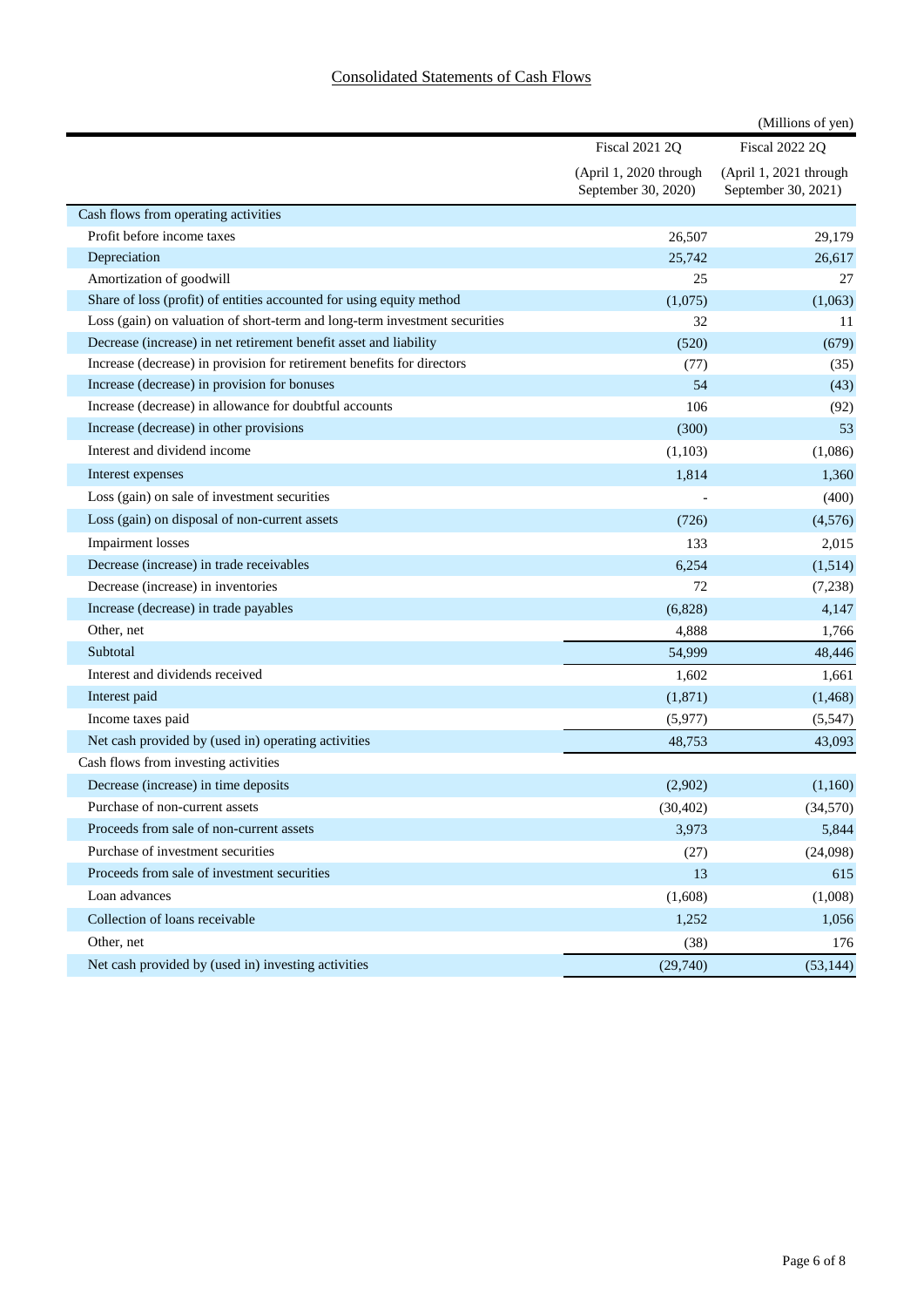|                                                             |                                               | (Millions of yen)                             |
|-------------------------------------------------------------|-----------------------------------------------|-----------------------------------------------|
|                                                             | Fiscal 2021 2Q                                | <b>Fiscal 2022 2Q</b>                         |
|                                                             | (April 1, 2020 through<br>September 30, 2020) | (April 1, 2021 through<br>September 30, 2021) |
| Cash flows from financing activities                        |                                               |                                               |
| Net increase (decrease) in short-term borrowings            | 21,757                                        | (5,790)                                       |
| Increase (decrease) in commercial papers                    | 7,000                                         | 29,000                                        |
| Proceeds from long-term borrowings                          | 14,980                                        | 14,130                                        |
| Repayments of long-term borrowings                          | (20,315)                                      | (16, 567)                                     |
| Proceeds from issuance of bonds                             |                                               | 10,000                                        |
| Redemption of bonds                                         |                                               | (10,000)                                      |
| Purchase of treasury shares                                 | (5,038)                                       | (5,027)                                       |
| Dividends paid                                              | (3,676)                                       | (3,561)                                       |
| Dividends paid to non-controlling interests                 | (752)                                         | (1,423)                                       |
| Other, net                                                  | (4,584)                                       | (4,169)                                       |
| Net cash provided by (used in) financing activities         | 9,372                                         | 6,590                                         |
| Effect of exchange rate change on cash and cash equivalents | (367)                                         | 1,876                                         |
| Net increase (decrease) in cash and cash equivalents        | 28,017                                        | (1,584)                                       |
| Cash and cash equivalents at beginning of period            | 45,748                                        | 63,819                                        |
| Cash and cash equivalents at end of period                  | 73,765                                        | 62,235                                        |